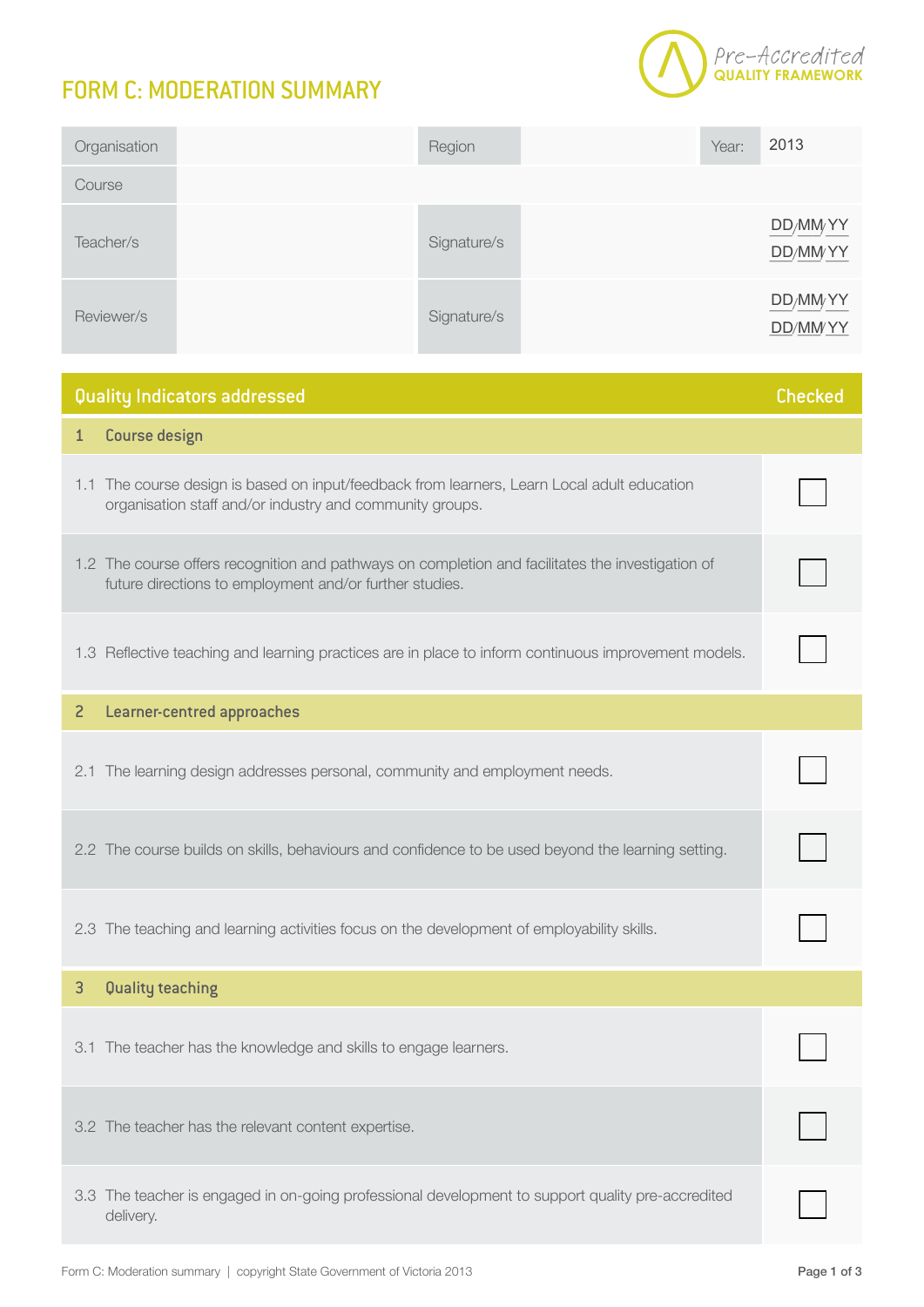

## Refer to guidance notes in the Pre-accredited Quality Framework Moderation Guide

Summary of recommended actions

| <b>Action Plan</b>                                  |                                                                                                                                                                                                                                       |              |                          |
|-----------------------------------------------------|---------------------------------------------------------------------------------------------------------------------------------------------------------------------------------------------------------------------------------------|--------------|--------------------------|
|                                                     |                                                                                                                                                                                                                                       | Due Date     | DD/MM/YY                 |
| Organisation's<br>continuous<br>improvement actions |                                                                                                                                                                                                                                       | Due Date     | DD/MM/YY                 |
|                                                     |                                                                                                                                                                                                                                       | Due Date     | DD/MM/YY                 |
| Review date                                         |                                                                                                                                                                                                                                       |              |                          |
| Manager                                             |                                                                                                                                                                                                                                       | Today's Date | DD/MM/YY                 |
| retained with this document.                        | A record of moderation activity should be retained as evidence of quality practice and for annual submission to the<br>ACFE Board. If moderation is undertaken as an online process, email confirmation of reviewer/s input should be |              |                          |
| <b>PQF: Moderation</b>                              |                                                                                                                                                                                                                                       |              | <b>Issued 16/04/2013</b> |
|                                                     |                                                                                                                                                                                                                                       |              |                          |
|                                                     | Form C: Moderation summary   copyright State Government of Victoria 2013                                                                                                                                                              |              | Page 2 of 3              |